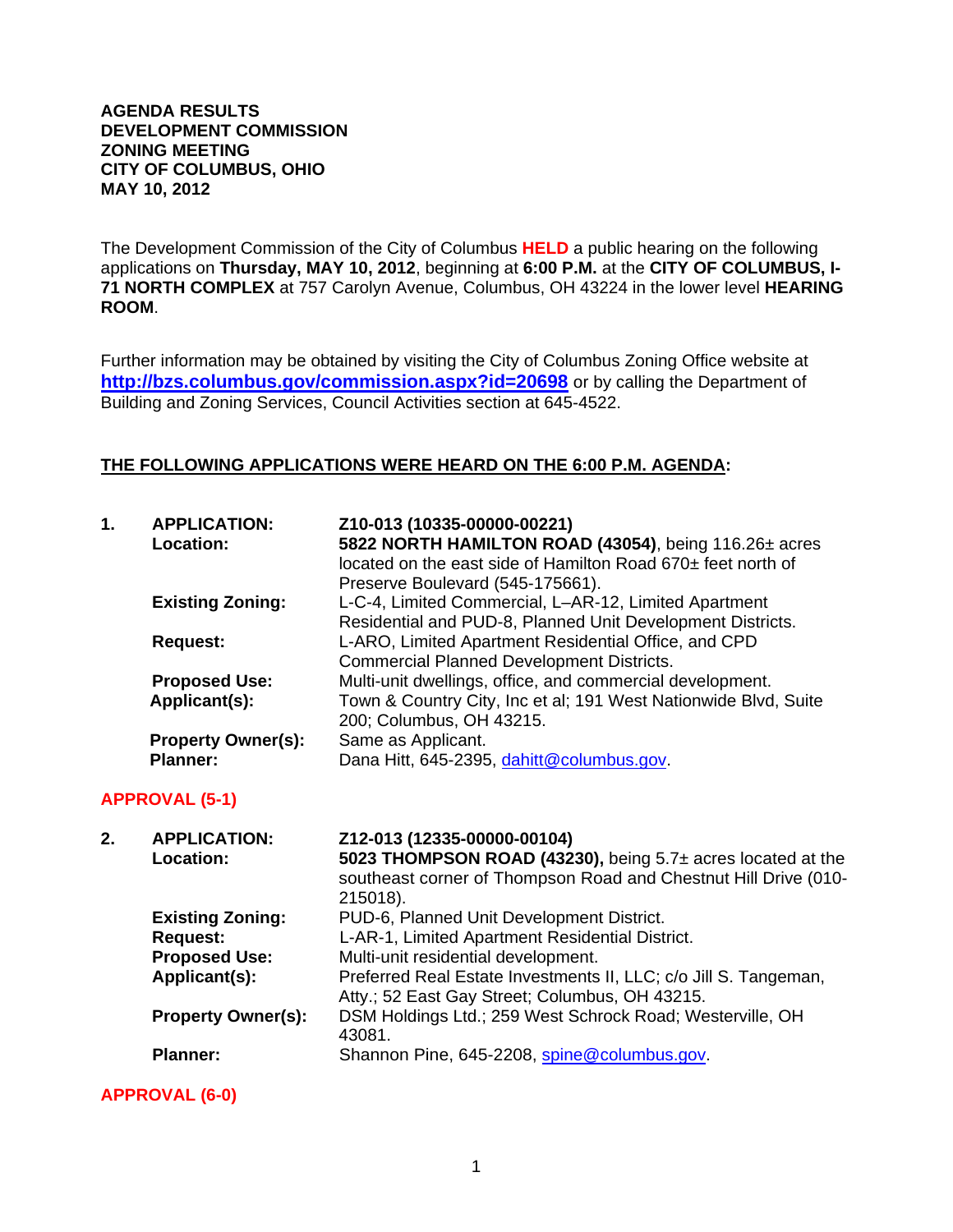| 3. | <b>APPLICATION:</b><br>Location: | Z12-016 (ACCELA # 12335-00000-00108)<br>200 GEORGESVILLE ROAD (43228), being 116.0± acres located<br>on the east side of Georgesville Road, 430± feet south of West<br>Broad Street (570-216484; Greater Hilltop Area Commission). |
|----|----------------------------------|------------------------------------------------------------------------------------------------------------------------------------------------------------------------------------------------------------------------------------|
|    | <b>Existing Zoning:</b>          | R, Rural and L-C-4, Limited Commercial Districts.                                                                                                                                                                                  |
|    | <b>Request:</b>                  | CPD, Commercial Planned Development District.                                                                                                                                                                                      |
|    | <b>Proposed Use:</b>             | Casino, Hotel and RV Park development.                                                                                                                                                                                             |
|    | Applicant(s):                    | Central Ohio Gaming LLC; c/o Jeffrey L. Brown & Jackson B.<br>Reynolds, Attys.; Smith and Hale; 37 West Broad Street, Suite 725;<br>Columbus, OH 43215.                                                                            |
|    | <b>Property Owner(s):</b>        | CD Gaming Ventures LLC; 825 Berkshire Blvd; Wyomissing, PA<br>19610.                                                                                                                                                               |
|    | <b>Planner:</b>                  | Dana Hitt, 645-2395, dahitt@columbus.gov.                                                                                                                                                                                          |

# **APPROVAL (6-0)**

| 4. | <b>APPLICATION:</b>       | Z12-009 (12335-00000-00038)                                      |
|----|---------------------------|------------------------------------------------------------------|
|    | Location:                 | 1158 WEST THIRD AVENUE (43212), being 0.82± acres located        |
|    |                           | on the northwest corner of West Third and Eastview Avenues (010- |
|    |                           | 056643; 5 <sup>th</sup> by Northwest Area Commission).           |
|    | <b>Existing Zoning:</b>   | M-2, Manufacturing District.                                     |
|    | <b>Request:</b>           | CPD, Commercial Planned Development District.                    |
|    | <b>Proposed Use:</b>      | Mixed-commercial development.                                    |
|    | Applicant(s):             | Robert E. Caudy; 3377 Cemetery Road; Hilliard, OH 43026.         |
|    | <b>Property Owner(s):</b> | R&KC Adventures LLC; P.O. Box 12505; Columbus, OH 43212.         |
|    | <b>Planner:</b>           | Shannon Pine, 645-2208, spine@columbus.gov.                      |

| 5. | <b>APPLICATION:</b><br><b>Location:</b> | Z12-022 (12335-00000-00170)<br>1419 CHESAPEAKE AVENUE (43212), being 0.77± acres located<br>on the north side of Chesapeake Avenue, 940± feet east of North<br>Star Road (130-002455; 5 <sup>th</sup> by Northwest Area Commission). |
|----|-----------------------------------------|--------------------------------------------------------------------------------------------------------------------------------------------------------------------------------------------------------------------------------------|
|    | <b>Existing Zoning:</b>                 | R, Rural District (Annexation pending).                                                                                                                                                                                              |
|    | <b>Request:</b>                         | AR-1, Apartment Residential District.                                                                                                                                                                                                |
|    | <b>Proposed Use:</b>                    | Twenty-four-unit residential development.                                                                                                                                                                                            |
|    | Applicant(s):                           | Metropolitan Holdings LLC; c/o Jeffrey L. Brown, Atty.; Smith &<br>Hale, LLC; 37 West Broad Street, Suite 725, Columbus, OH 43215.                                                                                                   |
|    | <b>Property Owner(s):</b>               | Linda Guy P. Williams Jr., et al; 1387 Chambers Road; Columbus,<br>OH 43212.                                                                                                                                                         |
|    | <b>Planner:</b>                         | Shannon Pine; 645-2208; spine@columbus.gov.                                                                                                                                                                                          |
|    | <b>APPROVAL (5-1)</b>                   |                                                                                                                                                                                                                                      |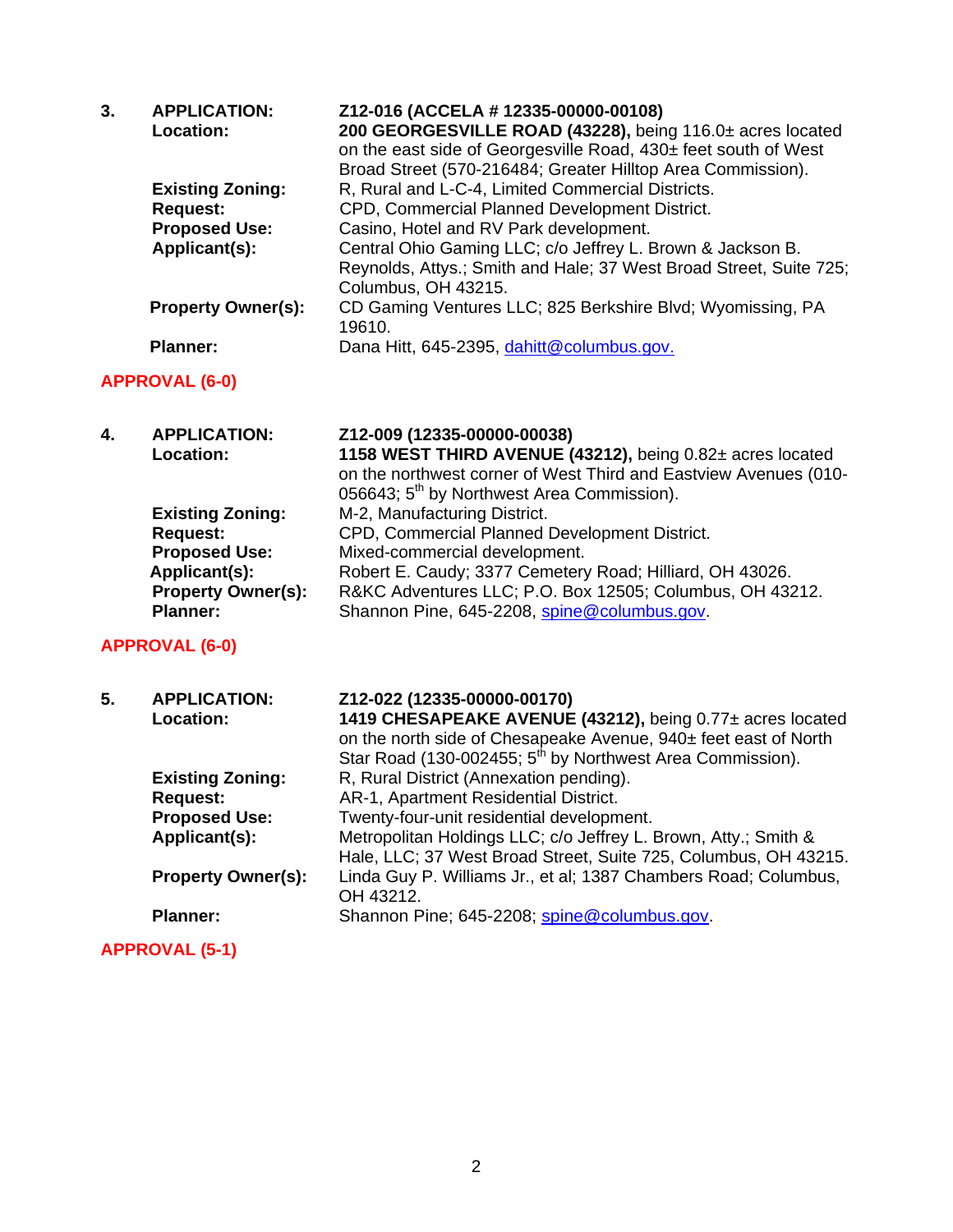| 6.                    | <b>APPLICATION:</b><br>Location:                                                    | Z12-015 (ACCELA # 12335-00000-00107)<br>2435 BILLINGSLEY ROAD (43235), being 3.04± acres located on<br>the south side of Billingsley Road, 5± feet east of Dunsworth Drive.<br>$(590 - 225214).$                                       |
|-----------------------|-------------------------------------------------------------------------------------|----------------------------------------------------------------------------------------------------------------------------------------------------------------------------------------------------------------------------------------|
|                       | <b>Existing Zoning:</b><br><b>Request:</b><br><b>Proposed Use:</b><br>Applicant(s): | L-C-4, Limited Commercial District<br>CPD, Commercial Planned Development District.<br>Modifying the CPD Text to allow the sale of used automobiles.<br>David A. Brown, Esq; 5100 Parkcenter Avenue, Suite 100; Dublin,<br>Ohio 43017. |
|                       | <b>Property Owner(s):</b>                                                           | Tire America Inc; 823 Donald Ross Road; Juno Beach, Florida,<br>33408.                                                                                                                                                                 |
|                       | <b>Planner:</b>                                                                     | Dana Hitt; 645-2395; dahitt@columbus.gov.                                                                                                                                                                                              |
|                       | <b>APPROVAL (6-0)</b>                                                               |                                                                                                                                                                                                                                        |
| 7.                    | <b>APPLICATION:</b><br><b>Location:</b>                                             | Z12-017 (12335-00000-00114)<br>5070 HAYDEN RUN ROAD (43016), being 23.04± acres located at<br>the northwest corner of Hayden Run Road and Edwards Farms<br>Drive (010-212226).                                                         |
|                       | <b>Existing Zoning:</b><br><b>Request:</b>                                          | CPD, Commercial Planned Development District.<br>L-AR-O, Limited Apartment Residential, and CPD, Commercial<br>Planned Development Districts.                                                                                          |
|                       | <b>Proposed Use:</b><br>Applicant(s):                                               | Commercial and multi-unit residential development.<br>Casto-Edwards Hayden Run Ltd.; c/o Jeffrey L. Brown, Atty.; Smith<br>and Hale LLC; 37 West Broad Street, Suite 725; Columbus, Ohio<br>43215.                                     |
|                       | <b>Property Owner(s):</b>                                                           | Casto-Edwards Hayden Run Ltd.; 495 South High Street, Suite<br>150; Columbus, OH 43215.                                                                                                                                                |
|                       | <b>Planner:</b>                                                                     | Shannon Pine, 645-2208, spine@columbus.gov.                                                                                                                                                                                            |
| <b>APPROVAL (6-0)</b> |                                                                                     |                                                                                                                                                                                                                                        |
| 8.                    | <b>APPLICATION:</b><br>Location:                                                    | Z12-018 (12335-00000-00161)<br>2640 BETHEL ROAD (43201), being 1.21± acres located on the<br>north side of Bethel Road, 600± feet west of Pickforde Drive (590-<br>221747).                                                            |
|                       | <b>Existing Zoning:</b><br><b>Request:</b><br><b>Proposed Use:</b>                  | CPD, Commercial Planned Development District.<br>CPD, Commercial Planned Development District.<br>To increase the allowed square footage of an outlot from 7000<br>square feet to 7600 square feet.                                    |
|                       | Applicant(s):<br><b>Property Owner(s):</b>                                          | David Wilson; 3650 Kemper Road; Sharonville, Ohio 45241.<br>Carriage Place; 191 West Nationwide Boulevard; Suite 200;<br>Columbus, Ohio 43215.                                                                                         |
|                       | <b>Planner:</b>                                                                     | Dana Hitt, 645-2395; dahitt@columbus.gov                                                                                                                                                                                               |